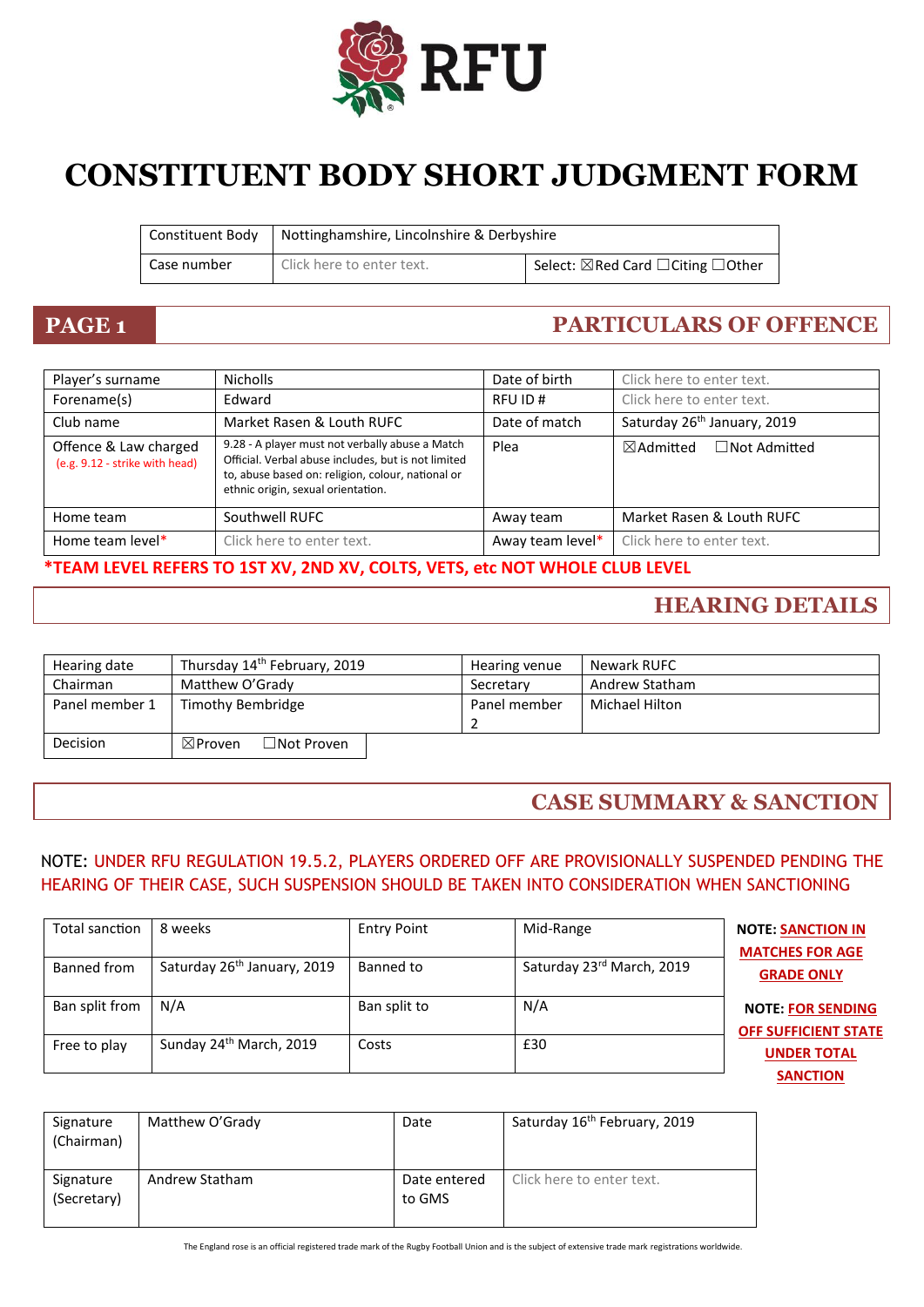## **PAGE 2 ASSESSMENT OF OFFENCE (REGULATION 19.11.8)**

| PLEASE TICK APPROPRIATE BOX:<br>⊠Intentional/deliberate 19.11.8(a)<br>Reckless 19.11.8(b) |                                                               |  |  |
|-------------------------------------------------------------------------------------------|---------------------------------------------------------------|--|--|
| Gravity of player's actions 19.11.8(c)                                                    | Nature of actions 19.11.8(d)                                  |  |  |
| A repeated verbally abusive barrage before and after being sent                           | Verbal abuse and questioning the Referee's integrity because  |  |  |
| off because the Player disagreed with the Referee's decision. The                         | the Player disagreed with a decision.                         |  |  |
| Player questioned the Referee's honesty and integrity in                                  |                                                               |  |  |
| suggesting he was biased.                                                                 |                                                               |  |  |
|                                                                                           |                                                               |  |  |
| Existence of provocation 19.11.8(e)                                                       | Whether player retaliated 19.11.8(f)                          |  |  |
| N/A                                                                                       | N/A                                                           |  |  |
|                                                                                           |                                                               |  |  |
|                                                                                           |                                                               |  |  |
|                                                                                           |                                                               |  |  |
|                                                                                           |                                                               |  |  |
|                                                                                           |                                                               |  |  |
| Self-defence 19.11.8(g)                                                                   | Effect on victim 19.11.8(h)                                   |  |  |
| N/A                                                                                       | This was an abusive incident. The Referee is a volunteer. The |  |  |
|                                                                                           | game continued.                                               |  |  |
|                                                                                           |                                                               |  |  |
|                                                                                           |                                                               |  |  |
|                                                                                           |                                                               |  |  |
|                                                                                           |                                                               |  |  |
| Effect on match 19.11.8(i)                                                                | Vulnerability of victim 19.11.8(j)                            |  |  |
| N/A                                                                                       | The Referee was alone with no team mate or colleagues to      |  |  |
|                                                                                           | assist him or provide moral support. Referees are inherently  |  |  |
|                                                                                           | more vulnerable than other game participants.                 |  |  |
|                                                                                           |                                                               |  |  |
|                                                                                           |                                                               |  |  |
|                                                                                           |                                                               |  |  |
| Level of participation/premeditation 19.11.8(k)                                           | Conduct completed/attempted 19.11.8(L)                        |  |  |
| N/A                                                                                       | Completed                                                     |  |  |
|                                                                                           |                                                               |  |  |
|                                                                                           |                                                               |  |  |
|                                                                                           |                                                               |  |  |
|                                                                                           |                                                               |  |  |
| Other features of player's conduct 19.11.8(m)                                             |                                                               |  |  |
| Click here to enter text.                                                                 |                                                               |  |  |
|                                                                                           |                                                               |  |  |
|                                                                                           |                                                               |  |  |
|                                                                                           |                                                               |  |  |
| Top end*<br>Enter here<br>Entry point number                                              | Mid-Range 12 weeks<br>Low End                                 |  |  |
|                                                                                           |                                                               |  |  |

**NOTE: STATE NUMBER OF WEEKS OR MATCHES ENTRY POINT FOR OFFENCE – ENTRY POINT IN MATCHES FOR AGE GRADE ONLY**

\*If top end, the Panel should identify an entry point between the top end and the maximum sanction (19.11.9) as set out in Appendix 2

In making the above assessment, the Panel should consider the RFU guidance (Note 2) set out in Appendix 5 (page 366) to Regulation 19. Significant weight should be given to RFU regulation 19.11.8(a), 19.11.8(h) and 19.11.8(i).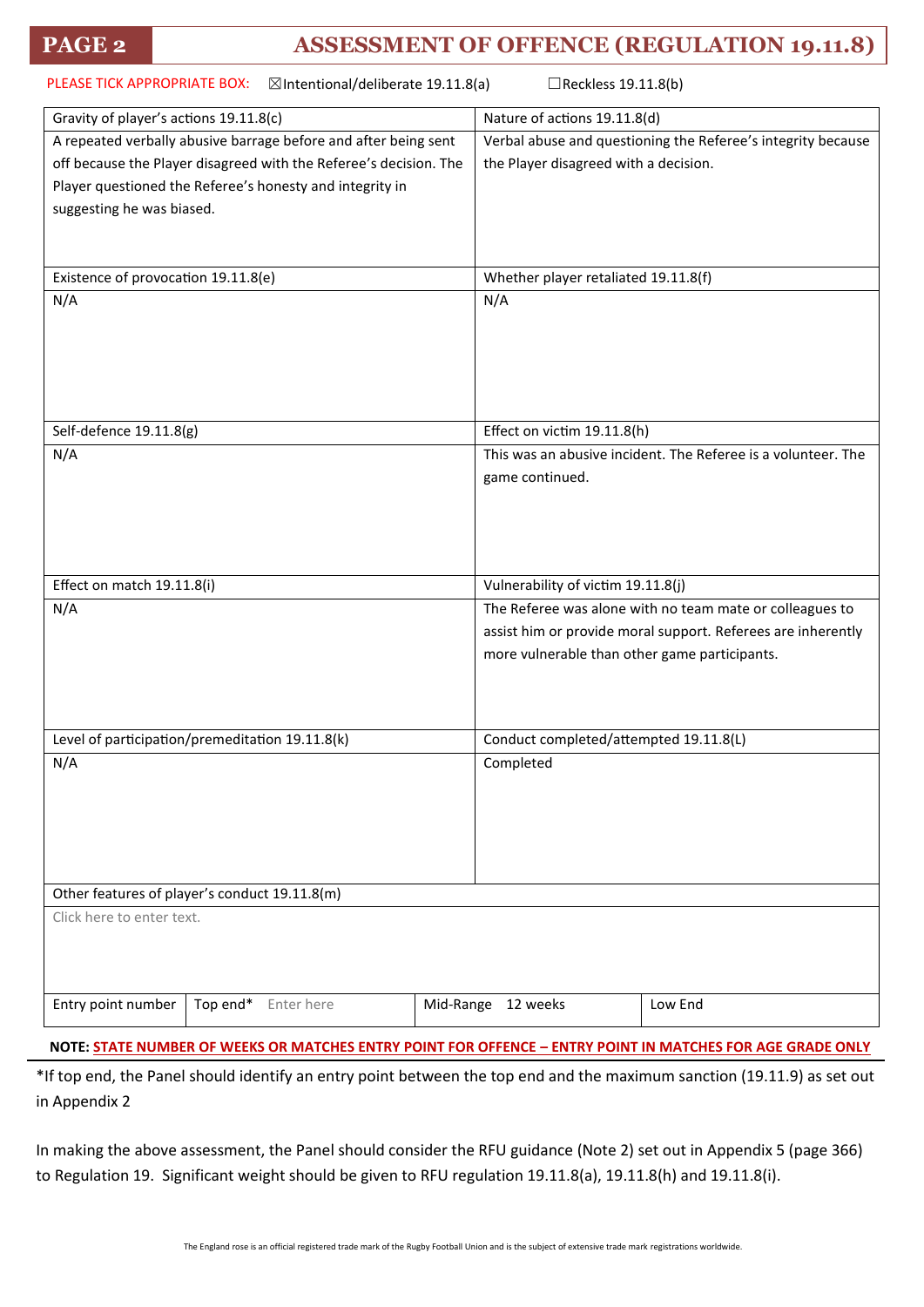## **PAGE 3 REASONS FOR ENTRY POINT**

Click here to enter text.

This was a barrage of abusive. The abusive continued after the Player was sent off and the Player questioned the Referee's integrity.

# **AGGRAVATING FACTORS (REGULATION 19.11.10)**

Player's status as an offender of the Laws of the game 19.11.10(a)

Need for deterrent 19.11.10(b)

N/A

Any other off-field aggravating factors 19.11.10(c)

N/A

0 weeks

Number added on: 0 weeks **NOTE: AGGRAVATING IN MATCHES FOR AGE GRADE ONLY**